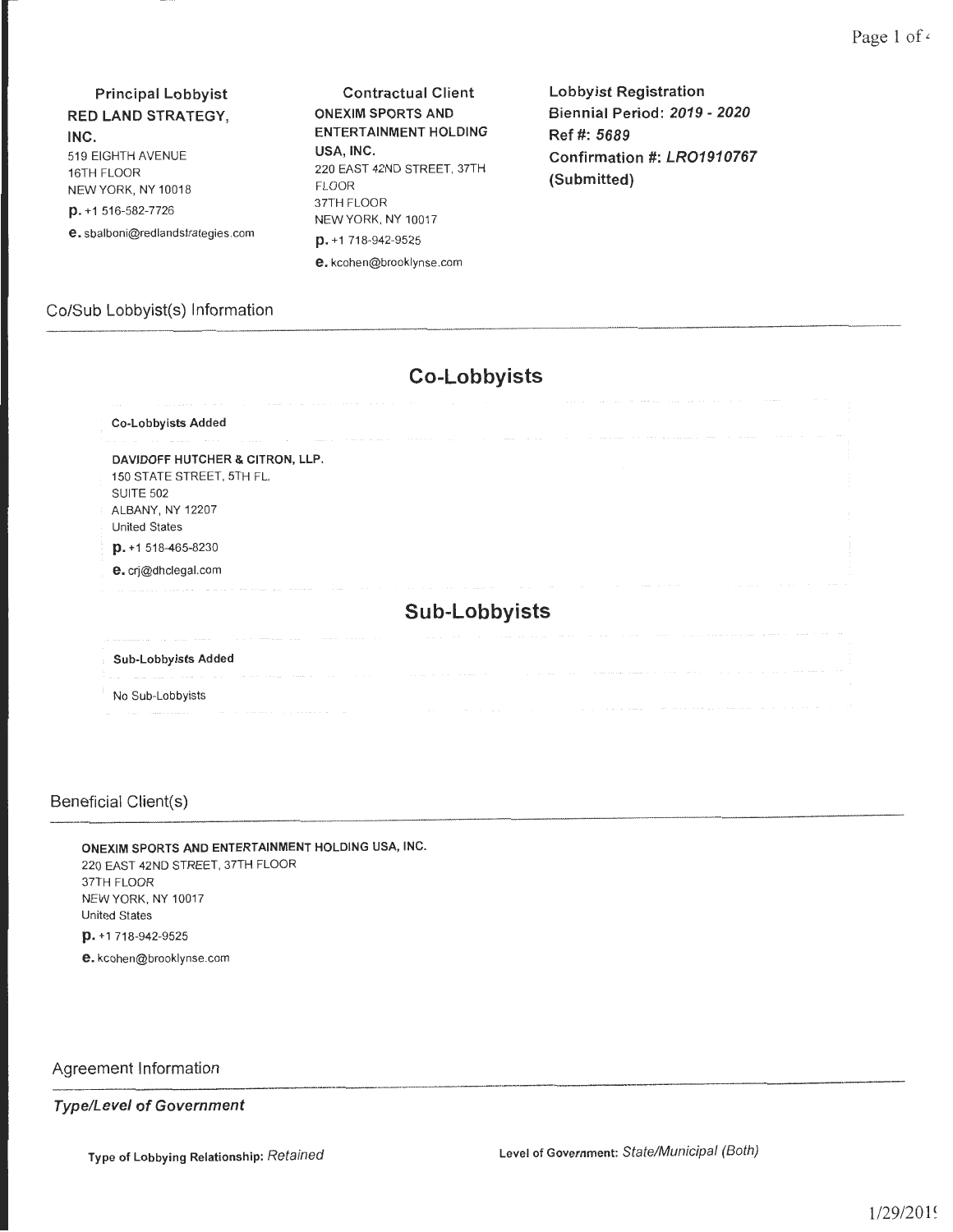### Lobbying Agreement History

| <b>Contract Name</b>               | Description | <b>Client Signatory</b>      | Duration                | Compensation |
|------------------------------------|-------------|------------------------------|-------------------------|--------------|
| LRO1910767-01/08/2019-<br>12.32.13 | Will Exceed | Hanlon, Maureen<br>President | 01/01/2019 - 09/14/2019 | S12,000 /Mo  |

#### Individual Lobbyists

| the same of the con-<br>Name                                     | Phone           | the contract of the company of the company of the company of the company of the company of the company of the company of the company of the company of the company of the company of the company of the company of the company<br>Email                                             | <b><i><u>PARK 1</u></i></b><br>the contract of the contract of the contract of the contract of the contract of the contract of the contract of |
|------------------------------------------------------------------|-----------------|-------------------------------------------------------------------------------------------------------------------------------------------------------------------------------------------------------------------------------------------------------------------------------------|------------------------------------------------------------------------------------------------------------------------------------------------|
| the control of the control of the control of<br>Balboni, Michael | +1 212-643-2002 | the contract of the contract of the contract of the contract of the contract of the contract of the contract of the contract of the contract of the contract of the contract of the contract of the contract of the contract o<br>ilboni@redlandstrategies.com<br><b>Contractor</b> | the contract of the con-                                                                                                                       |
| the state of the con-<br>Sherry, James, M                        | +1 212-643-2002 | and the second contract of the second complete the contract of the second complete the second contract of the second contract of the second contract of the second contract of the second contract of the second contract of t<br>.<br>jsherry@redlandstrategies.com                |                                                                                                                                                |

### Business Relationships

Do you have a Reportable Business Relationship?: No

### Lobbying Subjects

Subjects on which you expect to lobby.

## Selected Subjects

Subjects

Economic Development- Sports/Entertainment

Lobbying Activities

State & Municipal Focuses and Parties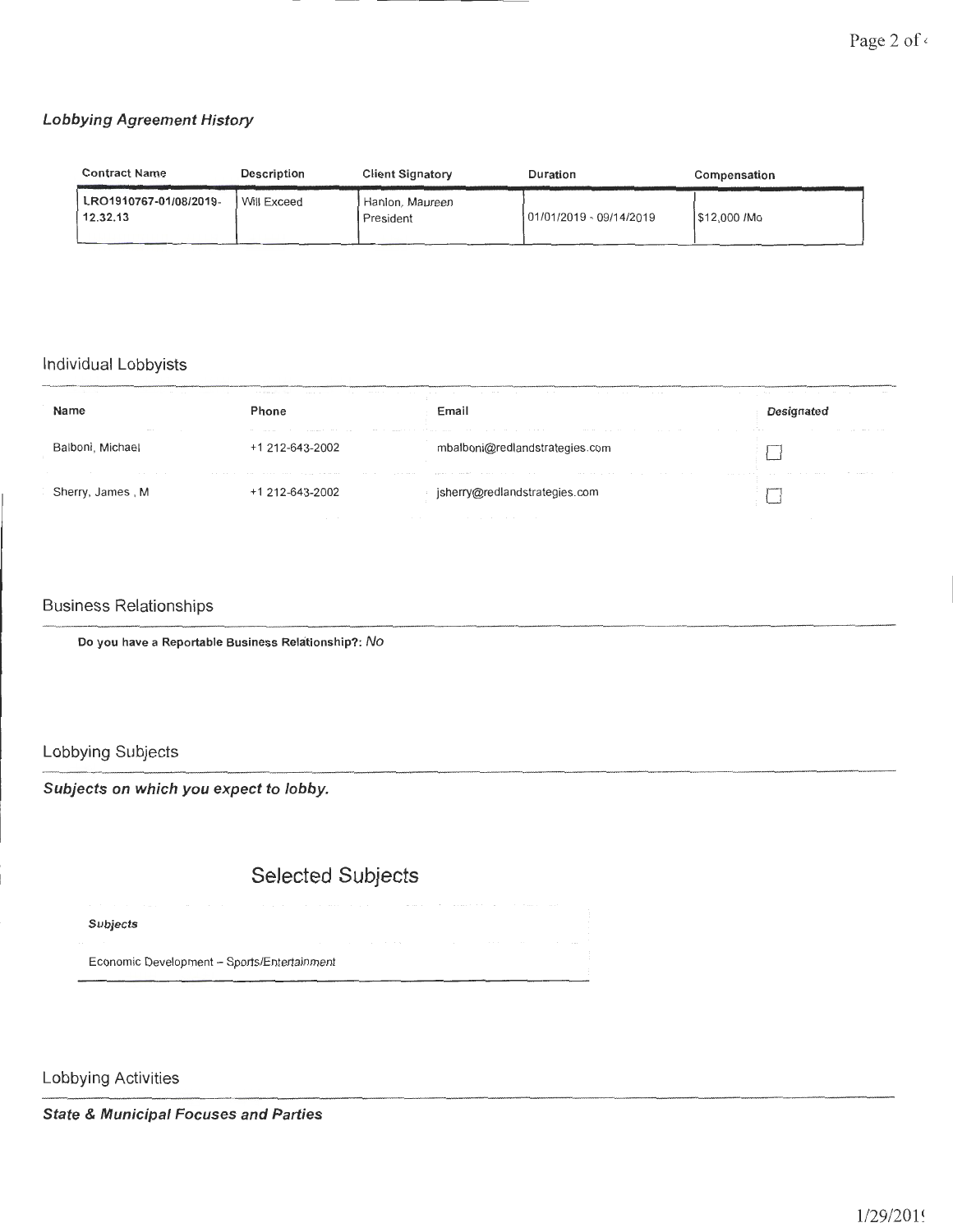Type(s) of Lobbying Communication(s) you are or you anticipate engaging in

Direct Lobbying

# **Lobbying Focuses**

### **My Focuses**

| Type                                                  | Identifying No. or Description (if No. does not exist)                                                                                                                                               | Check if<br><b>Monitoring Only</b>                                              |
|-------------------------------------------------------|------------------------------------------------------------------------------------------------------------------------------------------------------------------------------------------------------|---------------------------------------------------------------------------------|
| Municipal Bill<br>the contract of the contract of the | Issues related to the Nassau Coliseum<br>the contract of the contract of the contract of the contract of the contract of the contract of the contract of<br>the contract of the contract of the con- | the contract of the contract of the contract of the contract of the contract of |
| State Bill                                            | Issues related to the Nassau Coliseum                                                                                                                                                                |                                                                                 |

Do you have Parties Lobbied or Expected to be Lobbied to report? : Yes

# **Parties Lobbied or Expected to be Lobbied**

### **My Parties Lobbied**

| Government Body           | Name                   |
|---------------------------|------------------------|
| County                    | Nassau County          |
| Senate/Assembly/Executive | Not Known at this Time |

### Attestation

Filer Name: CAO Name:

MALONEY, MARIA Balboni, Stephanie, *J* 

### Payment History

| the contract of the contract of the contract of the contract of the contract of the contract of the contract of<br>the company of the company of the company of the company of the company of the company of the company of the company of the company of the company of the company of the company of the company of the company of the company | the contract of the contract of the contract of the contract of the contract of<br>the contract of the contract of the contract of the contract of the contract of |
|--------------------------------------------------------------------------------------------------------------------------------------------------------------------------------------------------------------------------------------------------------------------------------------------------------------------------------------------------|--------------------------------------------------------------------------------------------------------------------------------------------------------------------|
|                                                                                                                                                                                                                                                                                                                                                  | <b>\pproval Code</b>                                                                                                                                               |
| THE RESIDENCE IN THE RESIDENCE OF THE RESIDENCE IN THE RESIDENCE INTO THE RESIDENCE IN THE RESIDENCE OF THE RESIDENCE IN THE RESIDENCE IN THE RESIDENCE IN THE RESIDENCE IN THE RESIDENCE IN THE RESIDENCE IN THE RESIDENCE IN                                                                                                                   |                                                                                                                                                                    |
| $35.13$ PM                                                                                                                                                                                                                                                                                                                                       |                                                                                                                                                                    |